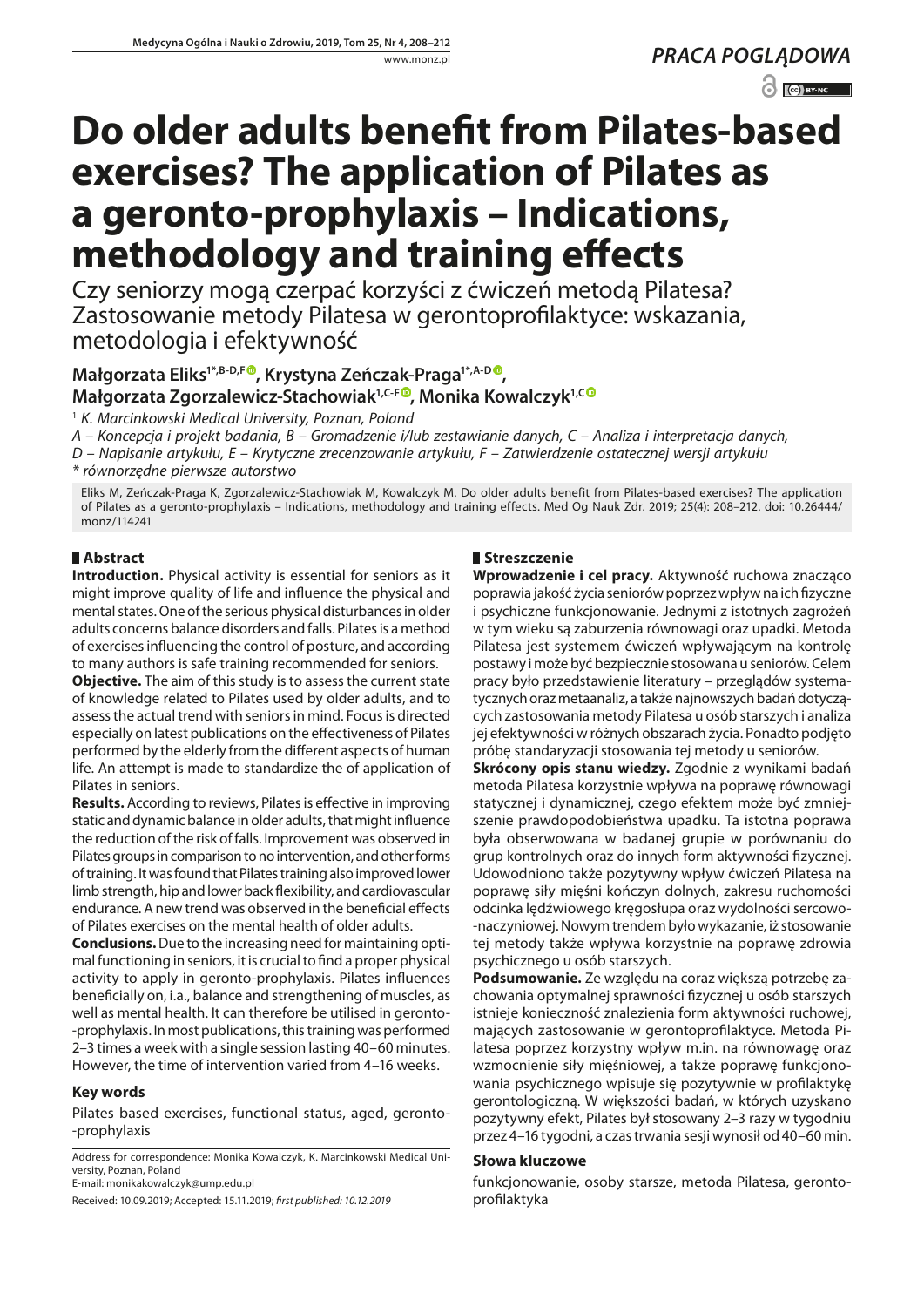Małgorzata Eliks, Krystyna Zeńczak-Praga,Małgorzata Zgorzalewicz-Stachowiak, Monika Kowalczyk . Do older adults benefit from Pilates-based exercises…

#### **INTRODUCTION**

It is known that regular physical activity is beneficial at every stage of human life, including older adulthood. It is proven that it reduces the risk of disorders such as breast and colon cancer, cardiovascular diseases and motor disability[1–4]. Regular exercises are also essential for preventing diabetes as they improve glucose tolerance and insulin sensitivity [5]. They also increases better physical and mental functioning – crucial aspects for improving the quality of independent life [6]. Physical inactivity is a risk factor which may lead to earlier death [7]. With ageing, the risk of falling is even greater [8]. Balance and risk of falling are the most common problems affecting seniors. Ostrowska et al. [8] pointed out that up to 50% of the elderly who live in their own homes and 80% of those who live in nursing homes complained about problems with balance. Fear of falling is another issue which causes more physical inactivity and might lead to worsened mental capabilities, as well as depression.

The World Health Organization (WHO) prepared recommendations for the physical activity of people over the age of 65 which advised spending at least 150 minutes on moderate- -intensity physical activity per week, or 75 minutes of intensive physical activity per week, or a combination of moderate and vigorous physical activity [9]. A single aerobic workout should last at least 10 minutes. A twice weekly strengthening of muscles is recommended, and for those who have problems with mobility, activities to improve balance at least three times per week [7, 9]. When considering proper physical activity for the elderly, it is important to remember not only about the strengthening of muscles, but also to focus on correct posture, static and dynamic balance, proprioception, flexibility, and coordination. These components improve the overall performance of seniors and lead to lowered risk of falling [8]. Balance exercises should also include such components as reducing the base of support, shifting the centre of gravity, stressing postural muscle groups and reducing sensory input [10,11].

#### **OBJECTIVE**

The aim of this study was to assess the current state of knowledge related to the Pilates used by older adults and to assess the actual trend with seniors in mind. In our research we took into account most recent published study included Pilates method in seniors. We focused especially on analysis of the effectiveness of Pilates exercises performed by the elderly in different aspects of human life. An attempt was also made to standardize the application of Pilates exercises for seniors.

**Pilates method.** Pilates is a exercising system for the improvement of postural control, flexibility and balance[12, 13]. This exercise system was developed at the beginning of the 20th century by Joseph Pilates, a German-Greek physical trainer, who named it the 'Art of Contrology', or 'Art of Self-Control'. The method consists of basic rules for proper breathing, centring, control, concentration, and fluent and precise body movement[14, 15, 16]. Centring means that each movement of the body should begin from the centre of the body. It involves adequate and synergic activation of deep trunk muscles (transversus abdominis, diaphragm

abdominal oblique muscles, multifidus, pelvic floor muscles) [15, 16]. The coordination of activity of the above-mentioned muscles is crucial for the stability of the lumbar spine. Proper breathing has a significant role during exercises for the activity of the muscles for breathing, and has to be coordinated with movements of the body [15, 16]. Motor control is expressed by the concentration and precision of each movement – the aim is to perform as perfect a movement as possible, with quality more important than quantity. Movements should be performed smoothly with flowing transitions between exercises. that stands for the rule of flow [15–17].

Pilates training concentrates on working with the emphasis on correct posture and body stabilisation, as well as mental engagement. The exercises improve muscle strength, flexibility, core stabilisation, balance, endurance and coordination [15, 16]. Pilates exercises might be divided into two typess: activities performed on a mat where minimal equipment might be also used (e.g an elastic band or soft ball), or exercises performed on special machines like the Reformer [16, 17]. This is a specialized piece equipment consisting of a sliding horizontal platform within a box-like frame upon which a person sits, stands, kneels or reclines. Varying resistance to movement is provided via light springs attached to the moving platform and through a simple pulley system [18].

Geronto-prophylaxis, including also prevention of locomotor system disease, is an important area of aging in Western culture societies. The Pilates method, through its positive influence on the musculoskeletal system and mental health, should be promoted as a part of prohylaxis in improving and maintaining health in the elderly.

**Why Pilates-based exercises may be beneficial for older adults to maintain well-being?** The effectiveness of the Pilates method in seniors have been of interest in many literature reviews [12, 19–21]. All of them confirmed the beneficial role of Pilates in the improvement of balance and physical performance in seniors; however, due to the methodology of studies included in previous reviews the authors pointed out the need of carrying out studies with higher quality, bigger samples, blinded randomisations and longer follow-up.

The latest systematic review with meta-analysis by Moreno- -Segura et al. [22] confirmed the results of previous research, mentioned above, concerning the influence of Pilates exercises on balance and falls in seniors. The authors searched through 612 articles published up to December 2016 and selected 15 randomized controlled trials (RCT) which were included in a systematic review. Finally, 11 of the 15 were subjected to meta-analysis. Most of the presented studies were of good quality according to the PEDro scale. Mean age of participants – 70.3±6.6, the majority of whom were women (86.8%). Size of the groups varied from 24–88 subjects, time of intervention lasted between 8–12 weeks, with a frequency of 40–60 minutes sessions, 2–3 times per week.

For the purposes of study there were used a Pilates practising mat, with or without minimal equipment, with machines or mixed equipment. In the control groups there were either no interventions (continuing daily activities) or other exercises were performed, such as yoga, traditional strength and balance training, proprioceptive neuromuscular facilitation, static stretching, or exercises on an unstable surface, or exercises on a Huber platform. According to the results of the review, Pilates is effective in improving the static, dynamic and overall state of balance in older adults, which probably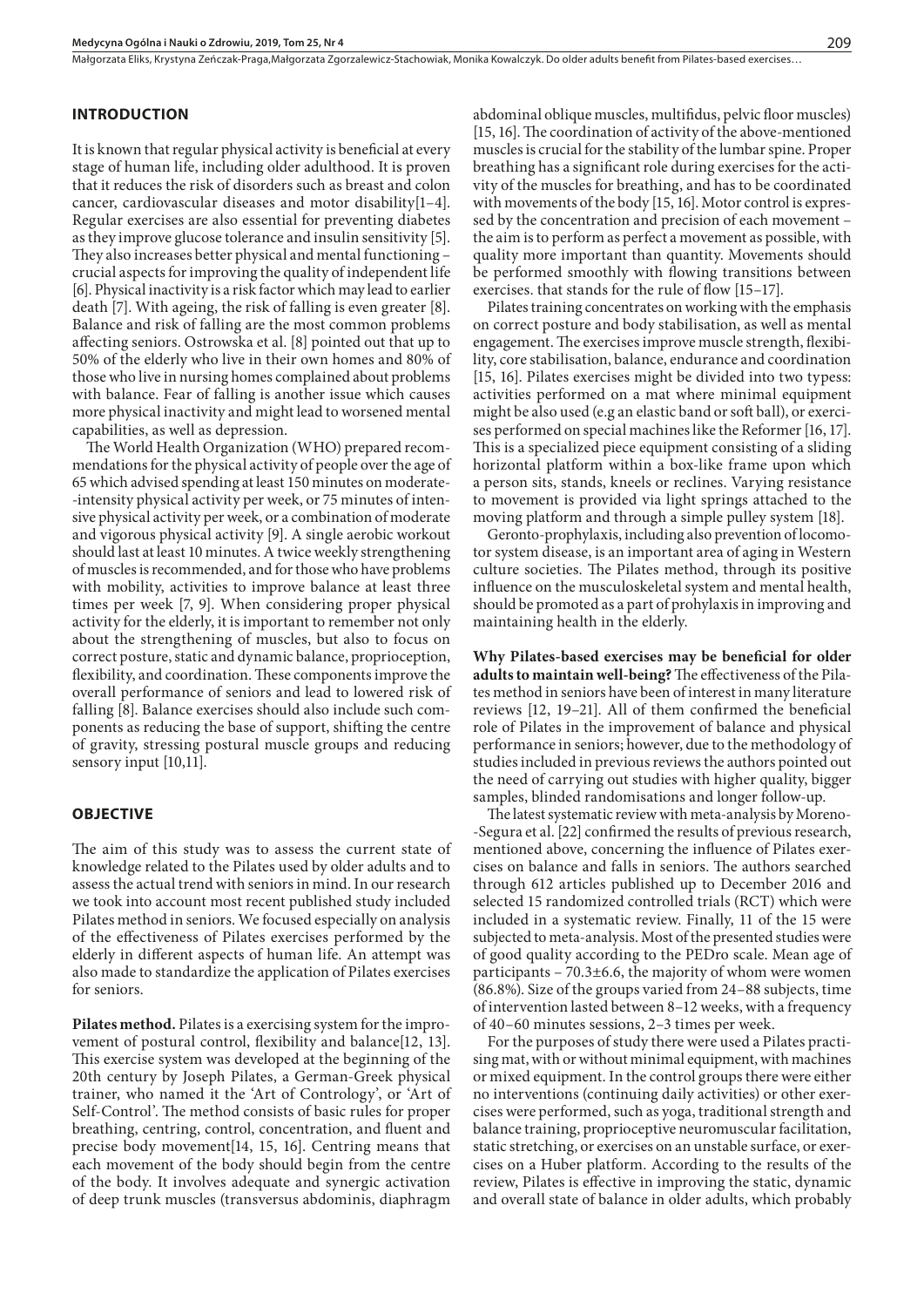influences the reduction of the risk of falls. Static balance is the ability to maintain postural stability and orientation with centre of mass over the base of support. Dynamic balance concerns postural stability and orientation with the centre of mass over the base of support during movement [23]. Improvement, i.e. a significant high effect, was observed in Pilates groups, compared to those with no intervention or other task-oriented training.

Meta-analysis of the RCT of Pilates mat exercises effects on physical functional performance in older adults was shown by Bueno de Souza et al. [24]. The authors searched through 518 articles published between January 2011 – March 2017 and included nine RCT in their review; however, only five of them were evaluated as high quality studies. The mean age of participants of both genders in four studies was 68.5±5.1 years old, with females only participating in five studies. The size of groups varied from 45–88 participants. Time of intervention lasted from 4–24 week, with sessions 2–4 times per week. In all studies, each session with the Pilates mat lasting 60 minutes was analysed. It was found that Pilates mat training applied to older adults improved dynamic balance, lower limb strength hip and lower back flexibility, as well as cardiovascular endurance, ass evaluated with the 6 Minutes Walk Test. However, the authors pointed out that more high quality studies are necessary to establish 'gold standard' measurements for evaluation of the influence of Pilates on physical performance, as well as description of Pilates exercises used in interventions. In addition to the influence of Pilates on the improvement of balance, positive effects have been also noted in health perception, functionality, quality of sleep and mental state in RCT studies.

Bertoli et al. [25] investigated the influence of 6-weeks Pilates training on the functional state of senior women. The study involved 18 women divided into three equal groups, with an average age 62.68±2.34. The intervention was carried out in each group and comprised one hour sessions performed three times a week. Pre- and post-evaluation was performed with tools like the Timed Up and Go (lower limbs agility and dynamic balance), Timed Up and Down Stairs (postural control, lower limb strength, power and range of motion, coordination), 30 second Chair Stand (lower limbs strength, power, resistance), Chair Sit and Reach (flexibility of the lumbar and hip joints) and Back Scratch (shoulder flexibility and mobility). The intervention showed significant improvement in the functional state of the evaluated women in all performed tests. It was concluded that six weeks of Pilates training is adequate for improving functional capacity. Additionally, the authors advised that progression in the exercise programme should be gradual.

Curi et al. [26] evaluated life satisfaction and functional autonomy after Pilates classes in older women. The participants were 61 healthy women divided into two Pilates mat sessions twice a week for 16 weeks. No intervention was carried out in the control group (30 females, average age 63.75±0.08). Outcome measurement was performed with the Riki and Jones Protocol for evaluation of functional autonomy (limbs strength, limbs flexibility, dynamic balance, aerobic endurance) and the Brazilian version of the Subjective Life Satisfaction for assessment of life satisfaction. It was found that after 16 weeks of Pilates mat training functional autonomy and life satisfaction improved significantly. The authors therefore suggest that practising Pilates might be beneficial for the healthy aging of elderly women.

Curi et al. [27] investigated the effect of Pilates on health perception and sleep quality on the same group of participants described above. The tools, like the Brazilian version of the Pittsburgh Sleep Quality Index (PSQI-BR) and General Health Questionnaire (GHQ-12) with depression and social dysfunction subscales, were used to evaluate, respectively, sleep quality and health perception. Significant improvement was observed in the intervention group in perceived health status and sleep quality. Despite the positive effects after Pilates mat sessions, the authors indicated that more studies with Pilates equipment exercises in older adults are necessary.

The latest study by Aibar-Almazan et al. [28] also concern the influence of Pilates training on sleep quality, anxiety, depression and fatigue in aq group of postmenopausal Spanish women. The research involved 110 participants with an average age of 69.15±8.94, divided into an experimental group (55), and a control group with no physical activity (55). The time of intervention was 12 weeks with two one-hour sessions per week which included exercises performed in sitting, standing, and on the mat with minimal equipment. Evaluation was performed with outcome measures such as the Pittsburgh Sleep Quality Index (PSQI), Fatigue Severity Scale (FSS) and the Hospital Anxiety and Depression Scale (HADS). Comparing results between groups, significant improvement was found in sleep quality (duration and disturbances), depression, anxiety, and feeling of fatigue in the experimental group. However, it was recommended that evaluation of participants with sleep disorders should be performed with special measurements – actigraphy or polysomnography – rather that self-reported instruments.

Finally, Pilates sessions also influence mental abilities, such as ego-resiliency and depression, which were observed in relation to Pilates sessions by Roh [29]. The research involved 148 women with an average age of 66.3±4.29 years who participated in a 16-week study. The intervention consisted of 50-minute sessions carried out three times per week. The Geriatric Depression Scale Short Form and Likert-scale for ego-resiliency were used for the outcome measurement. It was found that practising Pilates alleviated depression and significantly improved all components of ego-resiliency. The results of this research indicate that Pilates might be used not only to improve functional capacity, but also to deal with mental problems of the elderly, such as depression.

**How should Pilates-based exercises be applied in older adults?** Following the study by de Souza, it can be stated that Pilates classes can be performed safely in groups of healthy participants. Seniors should present a medical certificate allowing them to participate in the exercises, proving the absence of medical contraindications, such as orthopaedic, neurological and cardiovascular diseases, or visual disturbances [24].

As mentioned above, Pilates training in older adults can be performed on the mat or with equipment (e.g. Reformer). However, it is difficult to compare the efficacy of these two systems – there appears to be only one study concerning equipment-based Pilates in seniors [30]. The mat Pilates exercises may be easy to accept in the groups of seniors due to their low cost application, availability, and no special requirement required. The advantage of Pilates equipment training is that it is more challenging, and therefore a better stimulant for balance abilities following the recommendation of ACSM on balance exercises [11]. On the other hand, the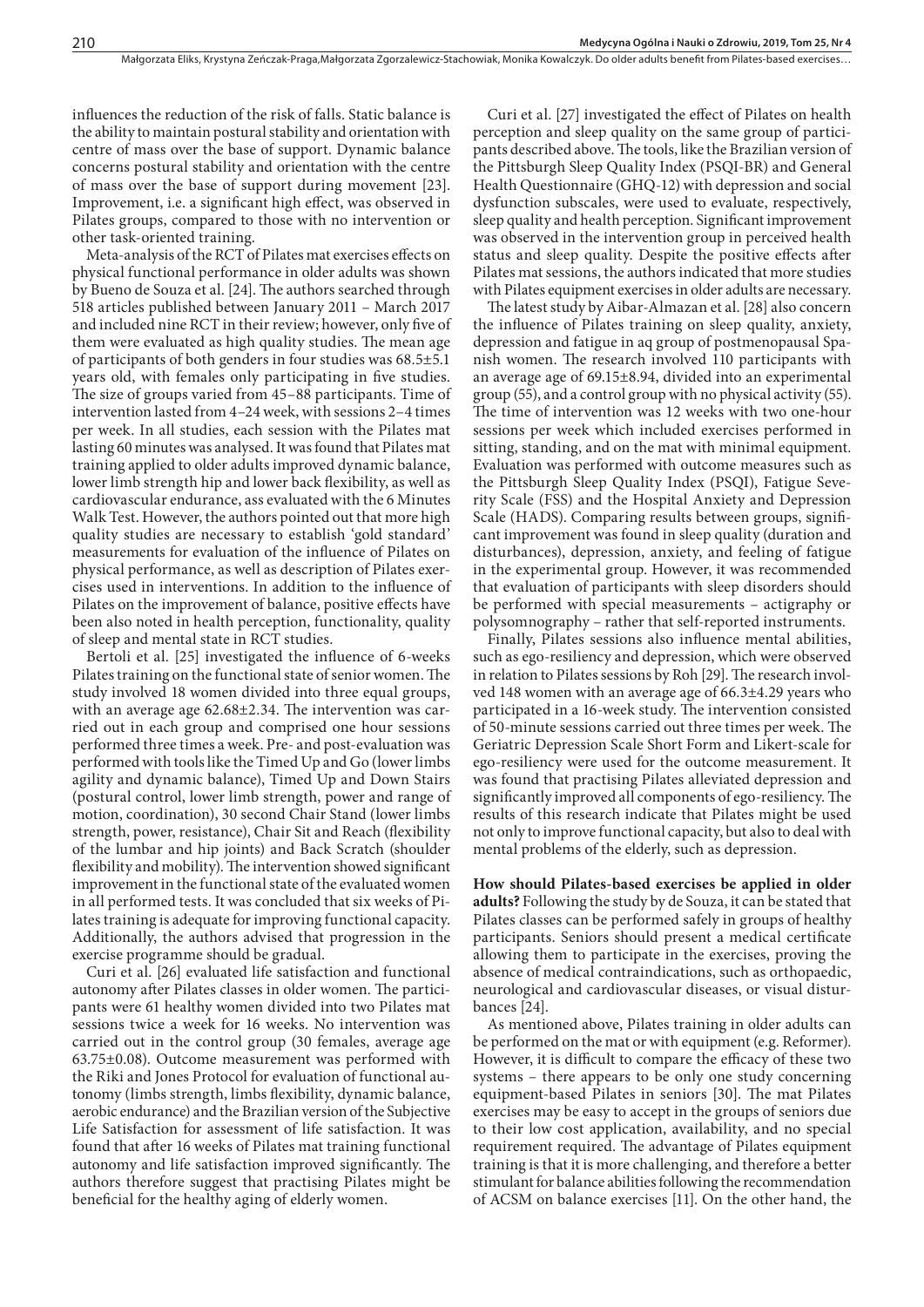application of Pilates with equipment (e.g. Reformer) may be limited due to additional cost and organization, as well as personal prejudices linked to the usage of equipment.

For the better improvement of dynamic balance training, it should be performed in a more challenging position, e.g. standing up. The Pilates mat programme should also comprise balance exercises [24].

On the basis of literature, it can be assumed that Pilates training in the group of older adults should include a 1–10 set of 3–10 repetitions (depending on the exercises) in three phases of each session (warm-up, main and cool-down, with stretching and relaxation) [25–26, 28–29]. It might be also stated that the level of exercises should increase gradually, from beginners to intermediates [25].

Goedert et al. [31] investigated the optimal dose for improving balance abilities in seniors. The authors looked through 762 articles published between 2006 – March 2017. After selection, 15 publications were included in their review (10 RCT, four quasi-experimental studies and one cross-over study). Mean age of participants – 70.35±2.85; size of the study groups varied – 8–64 participants). Each Pilates session, on the mat, with apparatus or mixed Pilates, lasted at least 40 minutes and performed two or three times a week, with the time of the intervention from 4–12 weeks. The authors concluded that Pilates with machines or mixed Pilates should be practised at least twice a week, but three times a week when performed only on a Pilates mat. Additionally, each session should last for a minimum of 40 minutes, and the intervention should be continued for at least five weeks when Pilates is performed twice a week. Alternatively, there should be minimum of 12 sessions when Pilatres is practised three times a week for four 4 weeks. According to the authors, in order to gain better balance abilities, it is necessary to use the recommended dose of Pilates sessions mentioned above. It should be also emphasized that Pilates sessions in older adults should be supervised by qualified instructors [22].

#### **CONCLUSIONS**

Pilates is a safe training recommended for seniors by many authors. It has been proved that the exercises improve not only the components of the functional state, such as balance, flexibility or muscle strength, but also influences on the quality of life, better mood, sleep quality or decreases symptoms of depression in seniors.

However, there is lack of methodological 'gold standards' for Pilates sessions in their application to seniors. Only one presented study by Goedert et al. provides recommended doses of Pilates exercises when considering improvement in the balance abilities in seniors. Thee authors recommend practising Pilates three times a week when performing only Pilates mat exercises, and twice a week when performing then exercises with machines or in mixed exercises. In most publications, this kind of training is performed two or three times a week in which a single session lasted 40–60 minutes, which seems to be the proper dose of Pilates for older adults. However, the time of the intervention varied from 4 to 12 weeks.

Many differences have been observed between Pilates sessions as a result of some exercises having been performed on mats, some with minimal equipment, and others using machines, or mixed exercises. This is the reason that more

studies are necessary in which different type of Pilates sessions might be compared with each other, as well as compared with other kinds of training or activities in senior male and female participants.

To sum up, Pilates training may be considered as a recommended form of physical activity in older adults for improving their physical performance and mental well-being.

#### **REFERENCES**

- 1.Morris JS, Bradbury KE, Cross AJ, Gunter MJ, Murphy N. Physical activity, sedentary behaviour and colorectal cancer risk in the UK Biobank. Br J Cancer. 2018; 118(6): 920–929. doi:10.1038/bjc.2017.496
- 2.Lynch BM, Neilson HK, Friedenreich CM. Physical activity and breast cancer prevention. Recent Results Cancer Res. 2011; 186: 13–42. doi: 10.1007/978-3-642-04231-7\_2
- 3.Lachman S, Boekholdt SM, Luben RN, Sharp SJ, Brage S, Khaw KT, Peters RJ, Wareham NJ. Impact of physical activity on the risk of cardiovascular disease in middle-aged and older adults: EPIC Norfolk prospective population study. Eur J Prev Cardiol. 2018; 25: 200–208. 10.1177/2047487317737628
- 4.Fielding RA, Guralnik JM, King AC, Pahor M, McDermott MM, Tudor- -Locke C, Manini TM, Glynn NW, Marsh AP, Axtell RS, et al. Dose of physical activity, physical functioning and disability risk in mobility- -limited older adults: Results from the LIFE study randomized trial. PLoS One 2017; 12: e0182155. doi: 10.1371/journal.pone.0182155
- 5.Galaviz KI, Narayan KMV, Lobelo F, Weber MB. Lifestyle and the Prevention of Type 2 Diabetes: A Status Report. Am J Lifestyle Med. 2015; 12(1): 4–20. doi:10.1177/1559827615619159
- 6.Bennett JA, Winters-Stone K. Motivating older adults to exercise: what works? Age Ageing 2011; 40: 148–149. doi: 10.1093/ageing/afq182
- 7.Taylor D. Physical activity is medicine for older adults. Postgrad Med J. 2014; 90: 26–32. doi: 10.1136/postgradmedj-2012-131366
- 8.Ostrowska B, Giemza CZ, Demczuk-Włodarczyk E, Adamska M. Evaluation of balance and gait in the elderly residents of nursing home. Physiotheraphy 2010; 18: 40–48. doi: 10.2478/v10109-010-0077-9
- 9.World Health Organization. Global Recommendations on Physical Activity for Health. http://www.who.int/dietphysicalactivity/factsheet\_olderadults/en/ (access: 10.07.2019)
- 10.Sherrington C, Tiedemann A, Fairhall N, Close JC, Lord SR. Exercise to prevent falls in older adults: an updated meta-analysis and best practice recommendations. N S W Public Health Bull. 2011; 22: 78–83. doi: 10.1071/NB10056
- 11.Chodzko-Zajko WJ, Proctor DN, Fiatarone Singh MA, Minson CT, Nigg CR, Salem GJ, Skinner JS, Medicine ACoS. American College of Sports Medicine position stand. Exercise and physical activity for older adults. Med Sci Sports Exerc. 2009; 41: 1510–1530.
- 12.de Oliveira FC, de Almeida Fagundes A, Gorges B. Effects of Pilates method in elderly people: Systematic review of randomized controlled trials. J Bodyw Mov Ther. 2015; 19: 500–508. doi: 10.1016/j. jbmt.2015.03.003
- 13.de Oliveira LC, Gonçalves de Oliveira R, Pires-Oliveira DA. Effects of Pilates on muscle strength, postural balance and quality of life of older adults: a randomized, controlled, clinical trial. J Phys Ther Sci. 2015; 27: 871–876. doi: 10.1589/jpts.27.871
- 14.Latey P.The Pilates method: history and philosophy. Journal of Bodywork and Movement Therapies 2001; 5: 275–282. doi: 10.1054/jbmt.2001.0237
- 15.Muscolino JE, Cipriani S. Pilates and the "powerhouse"—I. Journal of Bodywork and Movement Therapies 2004; 8: 15–24. doi: 10.1016/ S1360-8592(03)00057-3
- 16.Wells C, Kolt GS, Bialocerkowski A. Defining Pilates exercise: a systematic review. Complement Ther Med. 2012; 20: 253–262. doi: 10.1016/j. ctim.2012.02.005
- 17.Di Lorenzo CE. Pilates: what is it? Should it be used in rehabilitation? Sports Health 2011; 3(4): 352–361. doi:10.1177/1941738111410285
- 18.Sorosky S, Stilp S, Akuthota V. Yoga and pilates in the management of low back pain. Curr Rev Musculoskelet Med. 2008; 1(1): 39–47. doi:10.1007/s12178-007-9004-1
- 19.Barker AL, Bird ML, Talevski J. Effect of pilates exercise for improving balance in older adults: a systematic review with meta-analysis. Arch Phys Med Rehabil. 2015; 96 (4): 715–723. doi: 10.1016/j.apmr.2014.11.021
- 20.Bullo V, Bergamin M, Gobbo S, Sieverdes JC, Zaccaria M, Neunhaeuserer D, Ermolao A. The effects of Pilates exercise training on